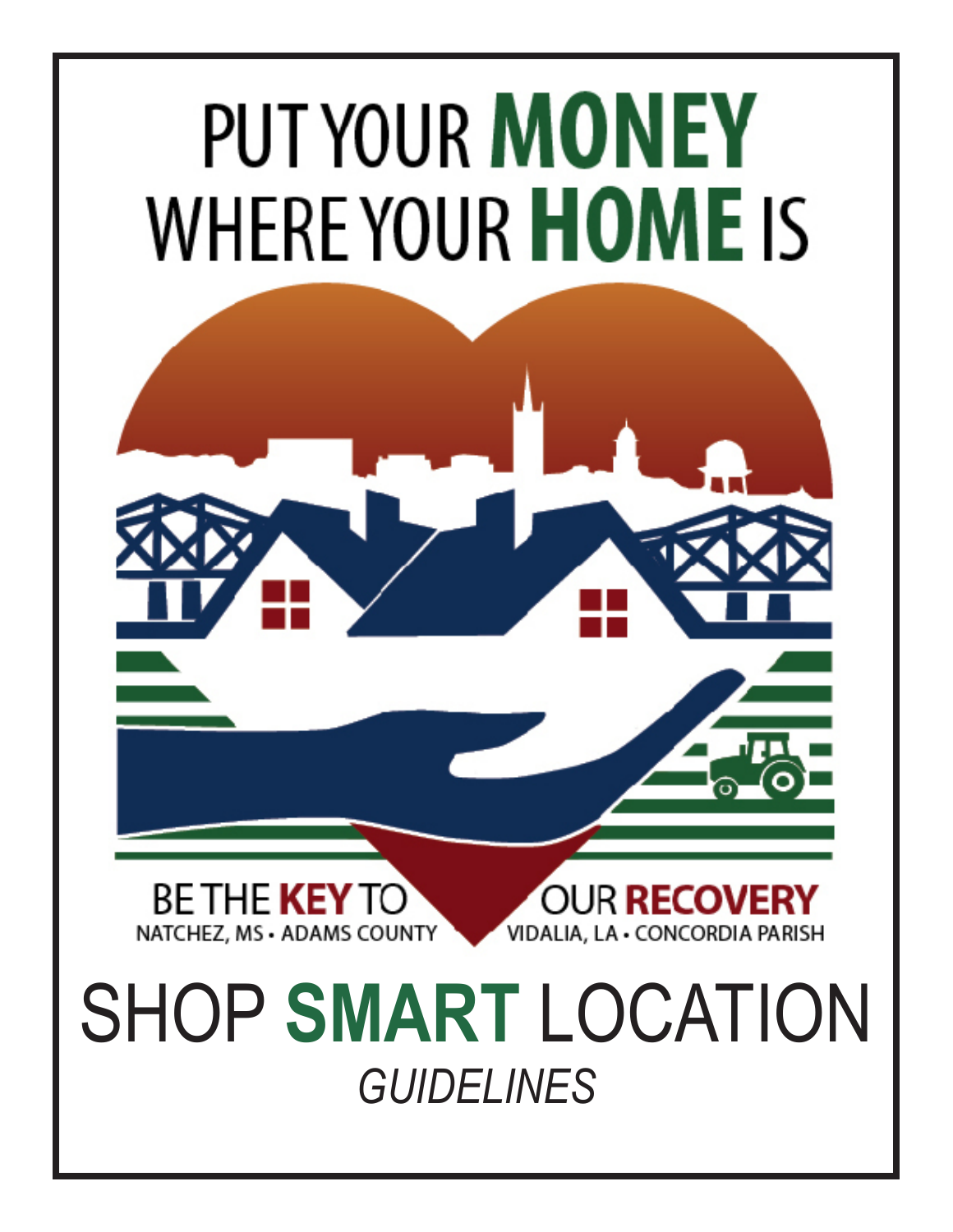Dear local business,

As a business that has recently reopened or who is planning to reopen soon, you have a great opportunity to promote health awareness for your employees and customers. Natchez, Inc. coordinated an Economic Recovery Taskforce to jump start the effort to restart the Miss Lou economy. One of the actions that have come out of the taskforce includes a reopen strategy for our business community. We understand that there are many unknowns surrounding the business community during this pandemic, so we want to assist you in developing and implementing a plan to reopen that keeps the health and wellbeing of your employees and customers at the forefront. Therefore, we introduce the *"Shop Smart Miss*  Lou" initiative to provide basic standards to incorporate into your reopening strategy, and to help area consumers understand that our business community is creating a smart plan to welcome their customers back into their businesses.

 We encourage you to join organizations across the Miss-Lou that are putting the health and wellness of our residents first by becoming a Shop Smart location. *Shop Smart locations* implement smart changes in their businesses by meeting wellness benchmarks. This could mean doing things such as surface cleaning between customers and wearing protective masks before entering the business. Take the initiative and start the designation process to deem your business a *Shop Smart location*.

By becoming a *Shop Smart location*, you are showing your employees and patrons that they can return to work and begin shopping locally again without an increased risk of exposure to COVID-19 and other viruses. Healthy employees are happier. They miss less work and are more productive.

The designation of your business as a *Shop Smart location* entitles your business to be included in the Miss-Lou Economic Recovery marketing campaign which will promote your business as a *Shop*  **Smart location** across local media and social media outlets. You will receive a certificate to display showing that your business has implemented a smart strategy to reopening.

It's easy to become a *Shop Smart location*, and you will not be charged a fee to be included! Businesses are designated as Shop Smart Locations after implementing wellness benchmarks as provided by the Economic Recovery taskforce. Visit www.natchezinc.com and download the checklist to take the first step in receiving your designation as a Shop Smart location.

Sincerely,

Chandler Ruçç Natchez, Inc. Executive Director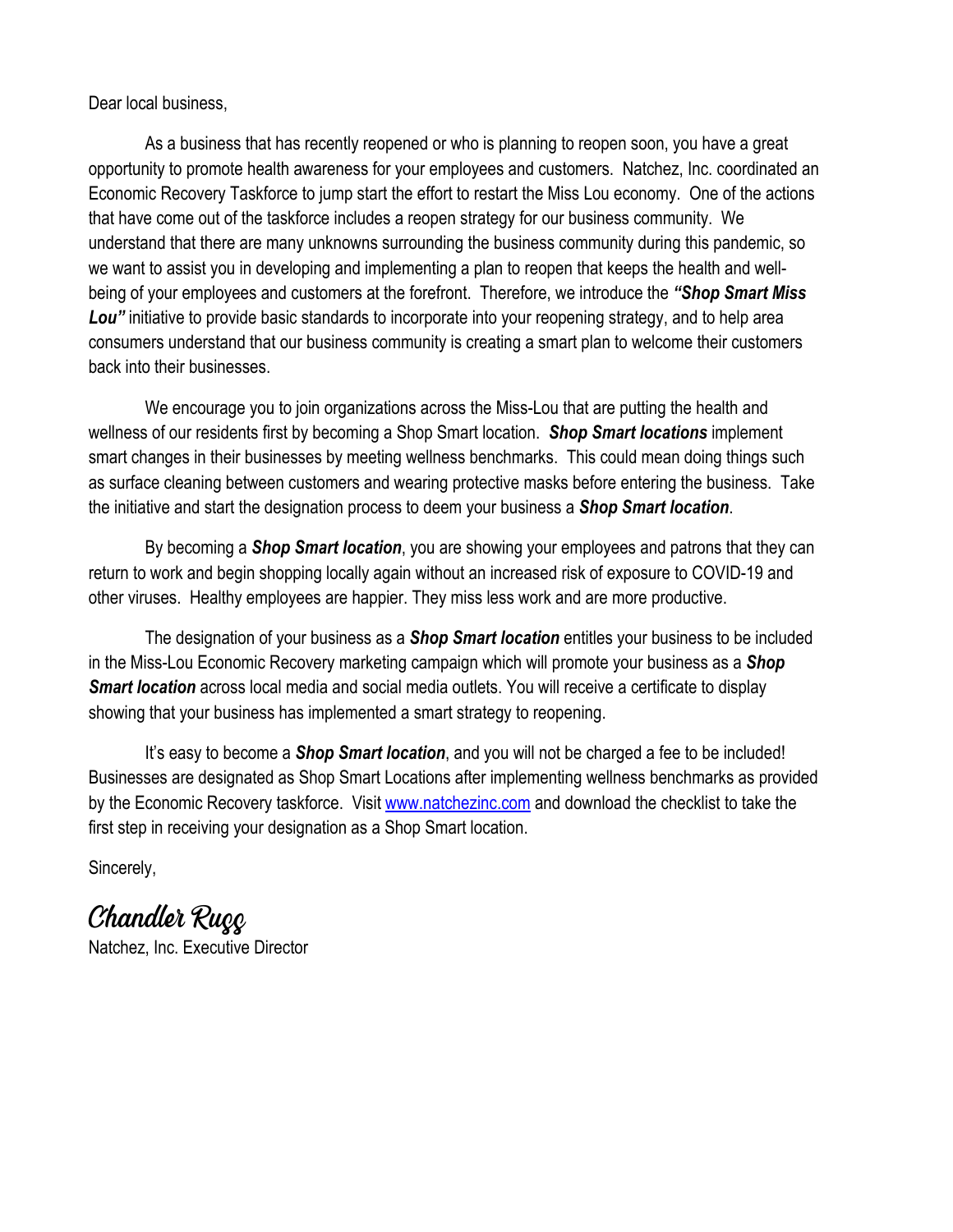## Shop **SMART** Location Designation Benchmarks<br> **ADDRESS:**

**BUSINESS NAME:** \_\_\_\_\_\_\_\_\_\_\_\_\_\_\_\_\_\_\_\_\_\_\_\_\_\_\_\_\_

**OWNER/MANAGER: \_\_\_\_\_\_\_\_\_\_\_\_\_\_\_\_\_\_\_\_\_\_\_\_\_\_ PHONE: \_\_\_\_\_\_\_\_\_\_\_\_\_\_\_\_\_\_\_\_\_\_\_\_\_\_\_\_\_\_\_**

**EMAIL: \_\_\_\_\_\_\_\_\_\_\_\_\_\_\_\_\_\_\_\_\_\_\_\_\_\_\_\_\_\_\_\_\_\_\_\_\_ BUSINESS TYPE: \_\_\_\_\_\_\_\_\_\_\_\_\_\_\_\_\_\_\_\_\_\_\_\_**

| <b>BASIC BENCHMARKS</b>                                                                                             | <b>CHECK</b> | <b>INITIAL TO VERIFY</b> |
|---------------------------------------------------------------------------------------------------------------------|--------------|--------------------------|
| My business requires employees and customers to wear protective masks<br>inside the building and while interacting. |              |                          |
| My business provides proper PPE for its employees and enforces coughing                                             |              |                          |
| and sneezing etiquette.                                                                                             |              |                          |
| My business requires employees to wash hands/use hand sanitizer between                                             |              |                          |
| each customer interaction and multiple times throughout shifts.                                                     |              |                          |
| My business provides hand sanitizing stations at the entry/exit of the building                                     |              |                          |
| and at high traffic areas of the business.                                                                          |              |                          |
| My business requires employees to clean surfaces between customers and                                              |              |                          |
| does not allow employees to use another employee's phone or workstation                                             |              |                          |
| without conducting proper sanitizing methods.                                                                       |              |                          |
| My business requires employees to stay home if they are sick, if they have an                                       |              |                          |
| immediate member of their family sick, or if they have been exposed to COVID-                                       |              |                          |
| 19. My business will accommodate employees as needed under these<br>circumstances.                                  |              |                          |
| My business will limit the number of people inside to 50% of the approved                                           |              |                          |
| occupancy, allowing at least 6 feet between each person inside.                                                     |              |                          |
| My business has limited in-person interaction by providing alternatives to                                          |              |                          |
| employees and customers allowing a work from home option to employees and                                           |              |                          |
| online or curbside services for customers.                                                                          |              |                          |
| ** If this option is not feasible for your business type, please mark N/A.                                          |              |                          |
| My business has educated and trained all employees on our new business                                              |              |                          |
| practices and on the health and safety standards provided by the CDC on                                             |              |                          |
| preventing the spread of the coronavirus.                                                                           |              |                          |
| My business will comply with all local, state and industry specific guidelines to                                   |              |                          |
| re-open in a manner to maintain the health and safety of our employees and                                          |              |                          |
| customers.                                                                                                          |              |                          |
| My business has informed customers of our new business practices.                                                   |              |                          |
|                                                                                                                     |              |                          |

Please check and initial each box that your business has incorporated as a new business practice.

I certify that the business practices marked above are reflective of business practices I have implemented at my place of business, and that I will continue to practice these health and safety measures to retain my status as a Miss Lou Shop Smart Location.

## PUT YOUR **MONEY** Date **Example 2008 WHERE YOUR HOME IS**



 $\frac{1}{2}$  ,  $\frac{1}{2}$  ,  $\frac{1}{2}$  ,  $\frac{1}{2}$  ,  $\frac{1}{2}$  ,  $\frac{1}{2}$  ,  $\frac{1}{2}$  ,  $\frac{1}{2}$  ,  $\frac{1}{2}$  ,  $\frac{1}{2}$  ,  $\frac{1}{2}$  ,  $\frac{1}{2}$  ,  $\frac{1}{2}$  ,  $\frac{1}{2}$  ,  $\frac{1}{2}$  ,  $\frac{1}{2}$  ,  $\frac{1}{2}$  ,  $\frac{1}{2}$  ,  $\frac{1$ 

**Signature**